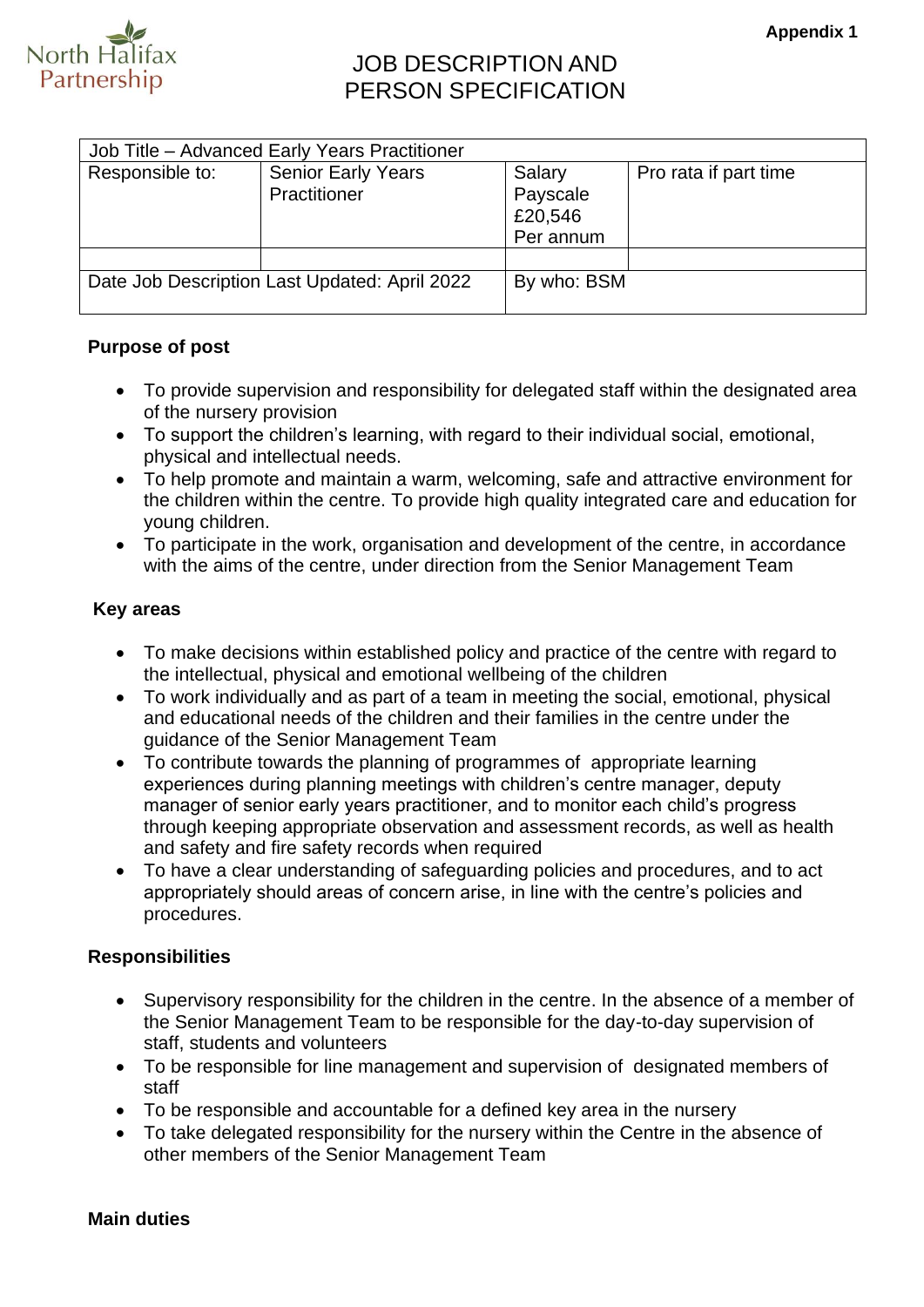- To participate in the development of day-to-day running of the centre and provide a warm, welcoming and secure environment in line with the current Child welfare requirements.
- To work in partnership with parents and carers in the care of their children and to encourage participation in centre activities.
- To offer support, advice and guidance to parents and carers when appropriate.
- To encourage the involvement of the local community in centre activities
- To assist in preparing reports for the Senior Management Team that may be required for other agencies, as requested.
- To assist in the liaison with other professional staff involved in meeting the needs of the child.
- To attend and contribute to team meetings, discussions and case conferences as appropriate.
- To keep up to date with current legislation and childcare practice, and attend training as required.
- To work with other members of the management team to develop and deliver training for staff, parents and service users

#### *Any other duties and responsibilities appropriate and relevant to the post, including:*

- To ensure that the Children's Centre's Equal Opportunities policies are proactively implemented so as to promote inclusion, equality and valuing diversity throughout all aspects of the Children's Centre.
- To perform the duties specified and other duties as required from time to time under the guidance of the Area Management Team or line manager.
- To have a clear understanding of safeguarding policies and procedures and to act appropriately should areas of concern arise, in line with the North Halifax Partnership (NHP) policies and procedures.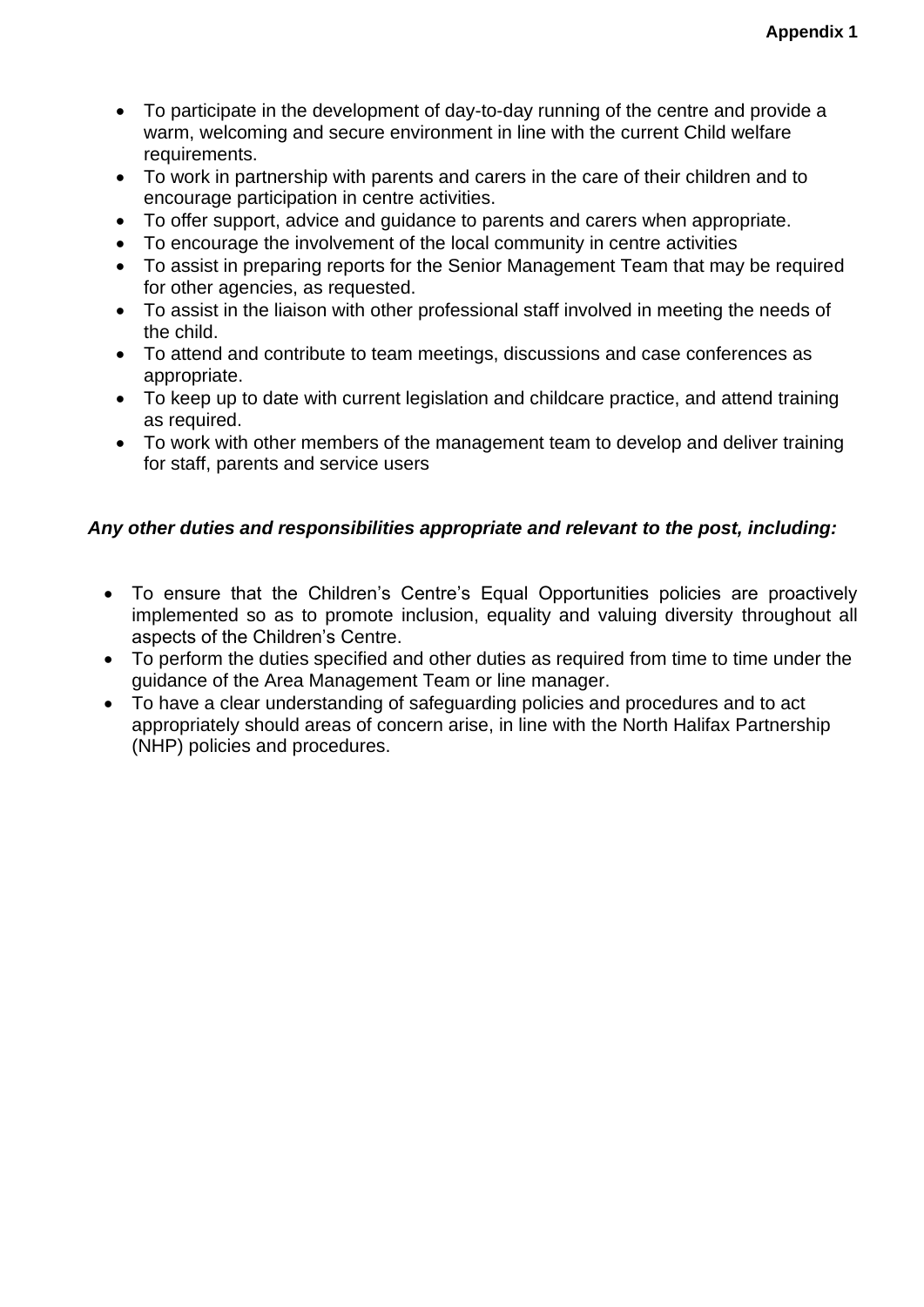PERSON SPECIFICATION



**Appendix 1**

*North Halifax Partnership Ltd is an equal opportunity employer. We are committed to safeguarding and promoting the welfare of children and we expect all staff and volunteers to share this commitment. A disclosure and barring service check is undertaken for all staff – a caution or conviction does not automatically prevent an offer of a job and any issue may be discussed with a prospective employee.*

| <b>POST TITLE:</b>    |                                                                    | <b>Advanced Early Years Practitioner</b>                                                                                                                                                                                                                                                                                                                                                                                                                                                      |  |  |
|-----------------------|--------------------------------------------------------------------|-----------------------------------------------------------------------------------------------------------------------------------------------------------------------------------------------------------------------------------------------------------------------------------------------------------------------------------------------------------------------------------------------------------------------------------------------------------------------------------------------|--|--|
| <b>Criteria</b><br>No | <b>Attributes</b>                                                  | <b>Criteria</b>                                                                                                                                                                                                                                                                                                                                                                                                                                                                               |  |  |
|                       | <b>Relevant</b><br><b>Experience</b>                               | Essential<br>Substantial experience of working in an early years group setting<br>Substantial experience and understanding of the developmental needs of babies and young<br>children<br>In depth knowledge of key worker systems and record keeping<br>Experience of working in partnership with other agencies<br>Demonstrable experience of leading and developing on a key area or project across the<br>nursery.<br><b>Desirable</b><br>• Awareness of the needs of the local community. |  |  |
|                       | Education,<br>qualifications<br>and Training<br><b>Attainments</b> | <b>Essential</b><br>A child care qualification at NVQ level 3 in early years or equivalent.<br>GCSE (c or above) in English and Maths or the ability to demonstrate can work to this level.<br>Demonstrable experience of additional training linked to developing a key area or project<br>across the nursery.<br>Willingness to undertake training.                                                                                                                                         |  |  |